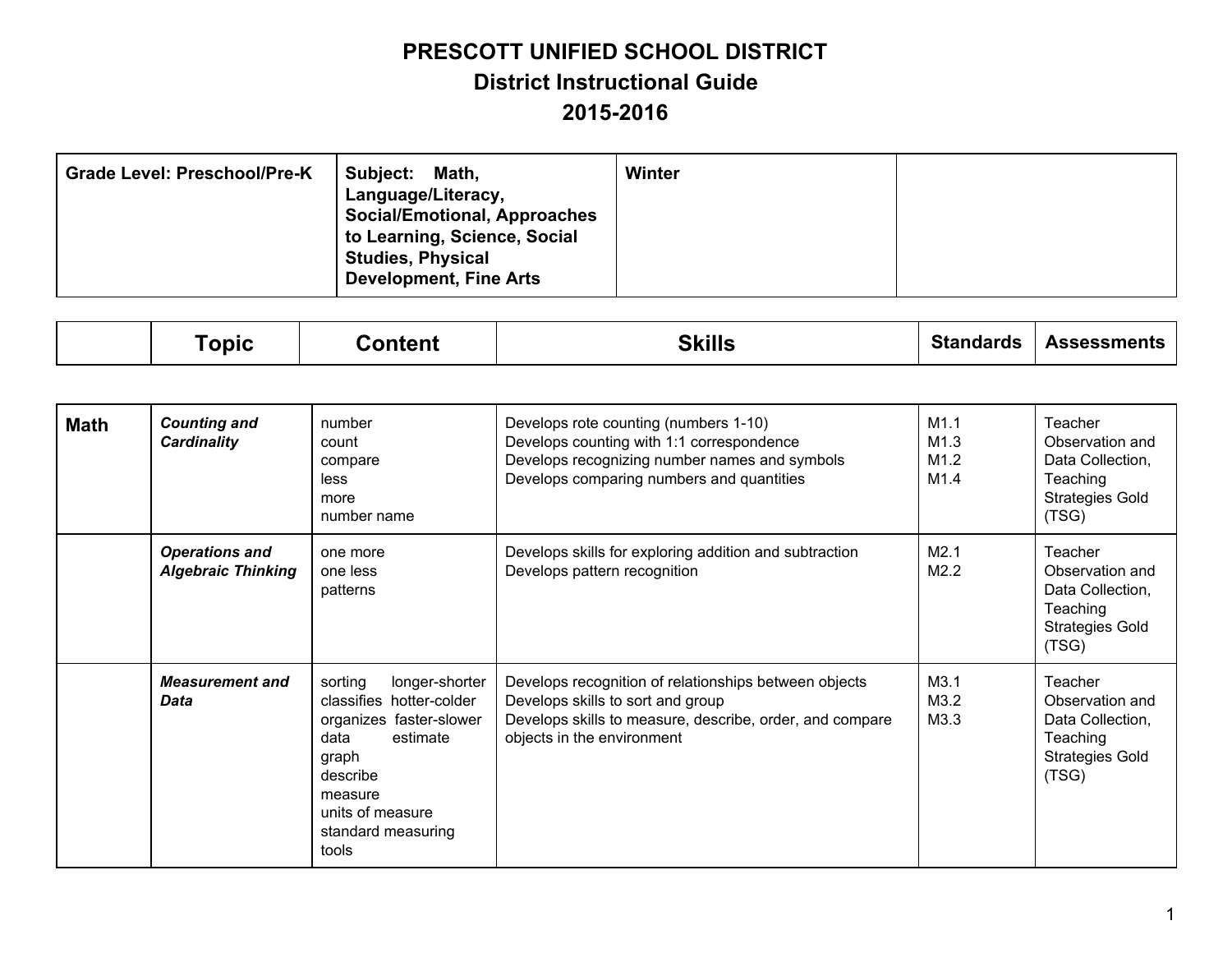| <b>Grade Level: Preschool/Pre-K</b> | <b>Subject:</b><br>Math,<br>Language/Literacy,<br><b>Social/Emotional, Approaches</b><br>to Learning, Science, Social<br><b>Studies, Physical</b><br><b>Development, Fine Arts</b> | Winter |  |
|-------------------------------------|------------------------------------------------------------------------------------------------------------------------------------------------------------------------------------|--------|--|
|-------------------------------------|------------------------------------------------------------------------------------------------------------------------------------------------------------------------------------|--------|--|

|          | <b>Topic</b>      | <b>Content</b>                                                                                                                                    | <b>Skills</b>                                                                                                                                                                                                                        | <b>Standards</b>               | <b>Assessments</b>                                                                            |
|----------|-------------------|---------------------------------------------------------------------------------------------------------------------------------------------------|--------------------------------------------------------------------------------------------------------------------------------------------------------------------------------------------------------------------------------------|--------------------------------|-----------------------------------------------------------------------------------------------|
|          | <b>Geometry</b>   | between<br>circle<br>inside<br>oval<br>diamond<br>under<br>above<br>behind                                                                        | Develops skills for using, demonstrating, and understanding<br>positional terms<br>Develops skills to recognize and describe common two and<br>three dimensional shapes.                                                             | M4.1<br>M4.2                   | Teacher<br>Observation and<br>Data Collection,<br>Teaching<br><b>Strategies Gold</b><br>(TSG) |
| Language | <b>Receptive</b>  | 1 and 2 step directions<br>active engagement<br>listening<br>focused attention<br>sequencing<br>rhymes<br>fingerplays<br>conversations<br>stories | Develops skills to demonstrate understanding of directions,<br>stories, and conversations<br>Develops skills for participating in rhymes, fingerplays,<br>dialog, and stories                                                        | LL1.1<br>LL1.1                 | Teacher<br>Observation and<br>Data Collection,<br>Teaching<br><b>Strategies Gold</b><br>(TSG) |
|          | <b>Expressive</b> | observation<br>engage<br>idea<br>conversation<br>experience<br>question<br>problem-solve<br>feelings<br>reason<br>predict<br>eye contact          | Develops skills for using verbal and nonverbal<br>communication skills for a variety of purposes<br>Develops ability to participate in rhymes, fingerplays, dialog,<br>and stories<br>Develops ability for making relevant responses | LL1.2<br>LL1.1<br><b>LL1.2</b> | Teacher<br>Observation and<br>Data Collection,<br>Teaching<br><b>Strategies Gold</b><br>(TSG) |
|          | <b>Vocabulary</b> | listen<br>engage                                                                                                                                  | Develops skills to understand and use increasingly complex                                                                                                                                                                           | LL1.3                          | Teacher                                                                                       |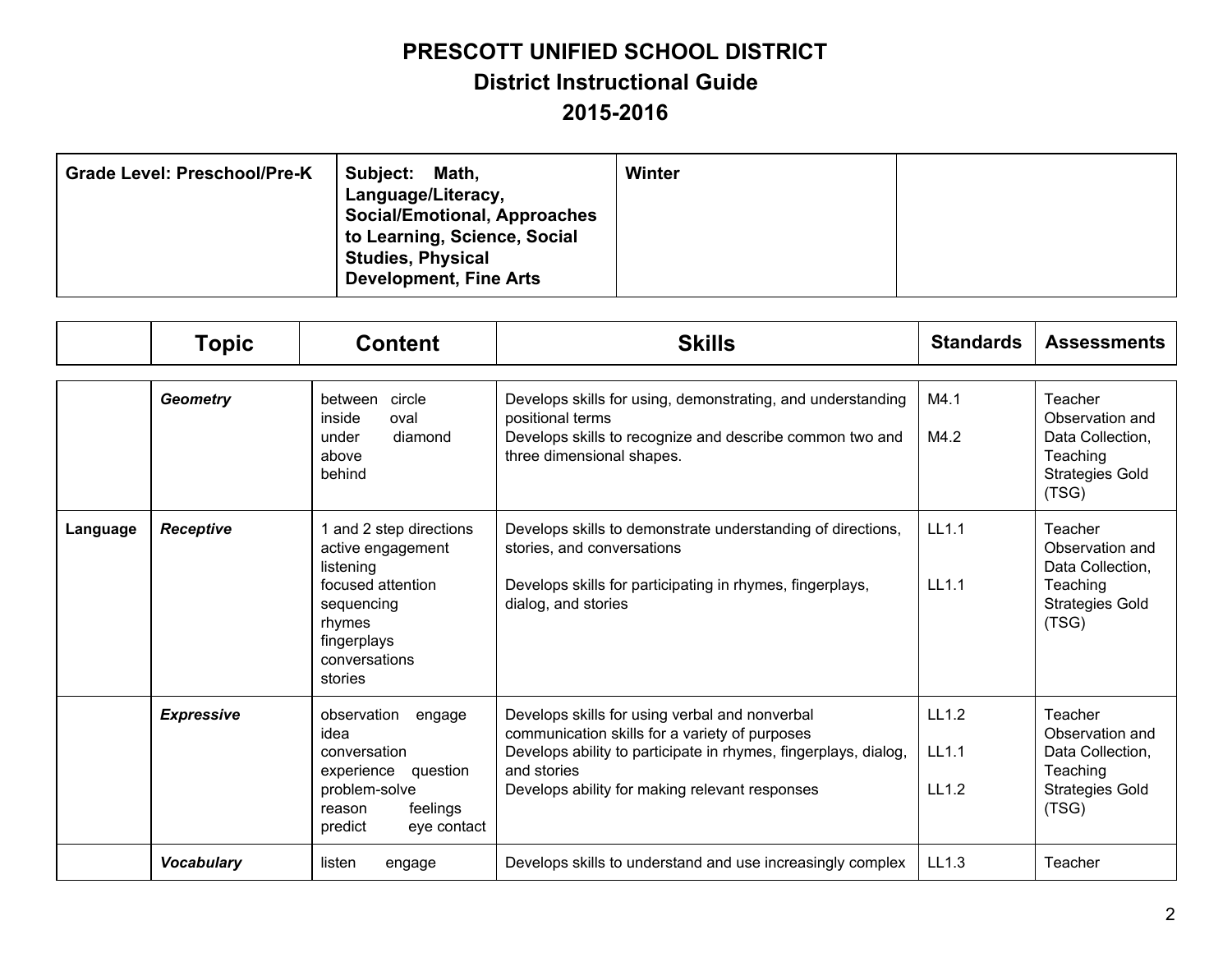| <b>Subject:</b><br><b>Grade Level: Preschool/Pre-K</b> | Math,<br>Language/Literacy,<br><b>Social/Emotional, Approaches</b><br>to Learning, Science, Social<br><b>Studies, Physical</b><br><b>Development, Fine Arts</b> | Winter |  |
|--------------------------------------------------------|-----------------------------------------------------------------------------------------------------------------------------------------------------------------|--------|--|
|--------------------------------------------------------|-----------------------------------------------------------------------------------------------------------------------------------------------------------------|--------|--|

|                      | <b>Topic</b>                            | <b>Content</b>                                                                                                         | <b>Skills</b>                                                                                                                                                                                                                       | <b>Standards</b>        | <b>Assessments</b>                                                                            |
|----------------------|-----------------------------------------|------------------------------------------------------------------------------------------------------------------------|-------------------------------------------------------------------------------------------------------------------------------------------------------------------------------------------------------------------------------------|-------------------------|-----------------------------------------------------------------------------------------------|
|                      |                                         | talk<br>relate<br>rhymes<br>read<br>share<br>songs<br>labels<br>category<br>describing words<br>position and direction | vocabulary in daily routines, activities and play<br>Develops skills to use familiar language and experiment<br>with language in different settings                                                                                 | LL1.3                   | Observation and<br>Data Collection,<br>Teaching<br><b>Strategies Gold</b><br>(TSG)            |
| Emergent<br>Literacy | Concepts of Print                       | words<br>signs<br>symbols names<br>labels<br>information<br>letters<br>speaking                                        | Develops skills to understand that print carries messages<br>Develops ability to understand connections between written<br>and spoken words<br>Develops to discover that reading and writing are ways to<br>communicate information | LL2.1<br>LL2.1<br>LL2.1 | Teacher<br>Observation and<br>Data Collection,<br>Teaching<br><b>Strategies Gold</b><br>(TSG) |
|                      | <b>Book Handling</b><br><b>Skills</b>   | book<br>cover<br>directionality pages<br>beginning<br>text<br>orientation<br>end<br>title<br>author<br>illustrator     | Develops ability to demonstrate how to handle books<br>appropriately and with care.<br>Develops understanding of left to right and top to bottom                                                                                    | LL2.2<br>LL2.2          | Teacher<br>Observation and<br>Data Collection,<br>Teaching<br><b>Strategies Gold</b><br>(TSG) |
|                      | <b>Phonological</b><br><b>Awareness</b> | rhyming<br>same sounds<br>types of sounds (ex:                                                                         | Develops understanding that language can be broken in<br>words, syllables, and smaller units of sound                                                                                                                               | LL2.3                   | Teacher<br>Observation and<br>Data Collection,                                                |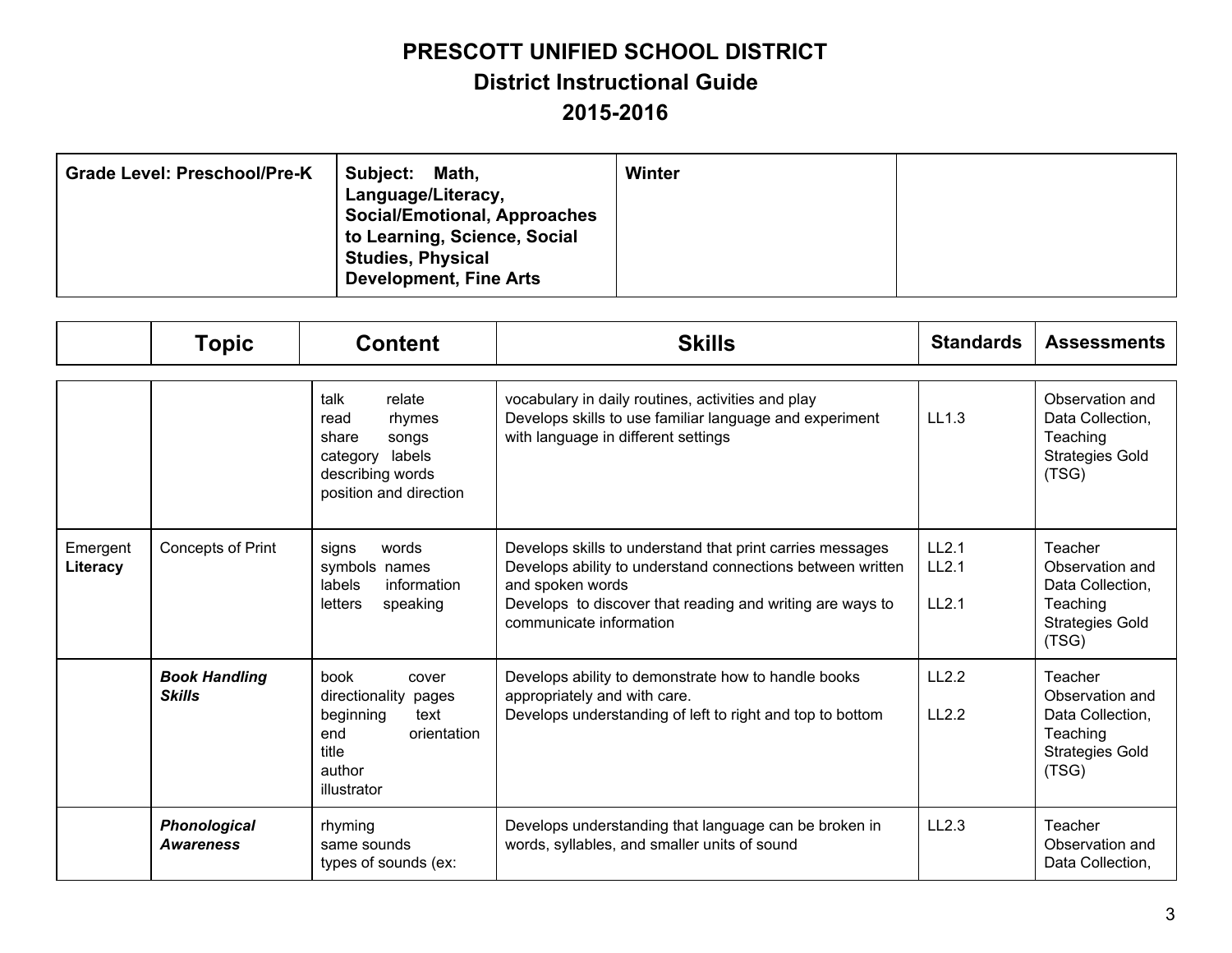| <b>Grade Level: Preschool/Pre-K</b><br>Subject:<br>Math,<br>Language/Literacy,<br><b>Social/Emotional, Approaches</b><br>to Learning, Science, Social<br><b>Studies, Physical</b><br><b>Development, Fine Arts</b> | Winter |  |
|--------------------------------------------------------------------------------------------------------------------------------------------------------------------------------------------------------------------|--------|--|
|--------------------------------------------------------------------------------------------------------------------------------------------------------------------------------------------------------------------|--------|--|

| <b>Topic</b>                                                               | <b>Content</b>                                                                                                                                                                      | <b>Skills</b>                                                                                                                                                                                                 | <b>Standards</b>        | <b>Assessments</b>                                                                            |
|----------------------------------------------------------------------------|-------------------------------------------------------------------------------------------------------------------------------------------------------------------------------------|---------------------------------------------------------------------------------------------------------------------------------------------------------------------------------------------------------------|-------------------------|-----------------------------------------------------------------------------------------------|
|                                                                            | animal, environmental)                                                                                                                                                              |                                                                                                                                                                                                               |                         | Teaching<br><b>Strategies Gold</b><br>(TSG)                                                   |
| <b>Alphabet</b><br><b>Knowledge</b>                                        | letter<br>name<br>matching<br>sounds<br>recognize                                                                                                                                   | Develops ability demonstrate knowledge of the alphabet<br>Develops ability to identify some letters in their name<br>Develops skills to recognize letters in their environment                                | LL2.4<br>LL2.4<br>LL2.4 | Teacher<br>Observation and<br>Data Collection,<br>Teaching<br><b>Strategies Gold</b><br>(TSG) |
| Comprehension                                                              | characters<br>details<br>events<br>connections<br>who<br>predictions<br>opinions<br>what<br>where<br>fiction<br>nonfiction<br>retelling<br>topic<br>sequence<br>rhyme<br>repetition | Develops understanding of written text through language<br>and reading<br>Develops an interest in books and other printed material                                                                            | LL2.5<br>LL2.5          | Teacher<br>Observation and<br>Data Collection,<br>Teaching<br><b>Strategies Gold</b><br>(TSG) |
| <b>Early writing,</b><br>writing processes,<br>and writing<br>applications | scribbles<br>drawing<br>letters<br>coloring<br>stories<br>paint<br>tools<br>print<br>name<br>pictures                                                                               | Develops skills for using writing materials to communicate<br>ideas<br>Develops dictation skills to share thoughts, ideas and<br>stories with adults<br>Develops emergent writing skills to communicate ideas | LL3.1<br>LL3.1<br>LL3.1 | Teacher<br>Observation and<br>Data Collection,<br>Teaching<br><b>Strategies Gold</b><br>(TSG) |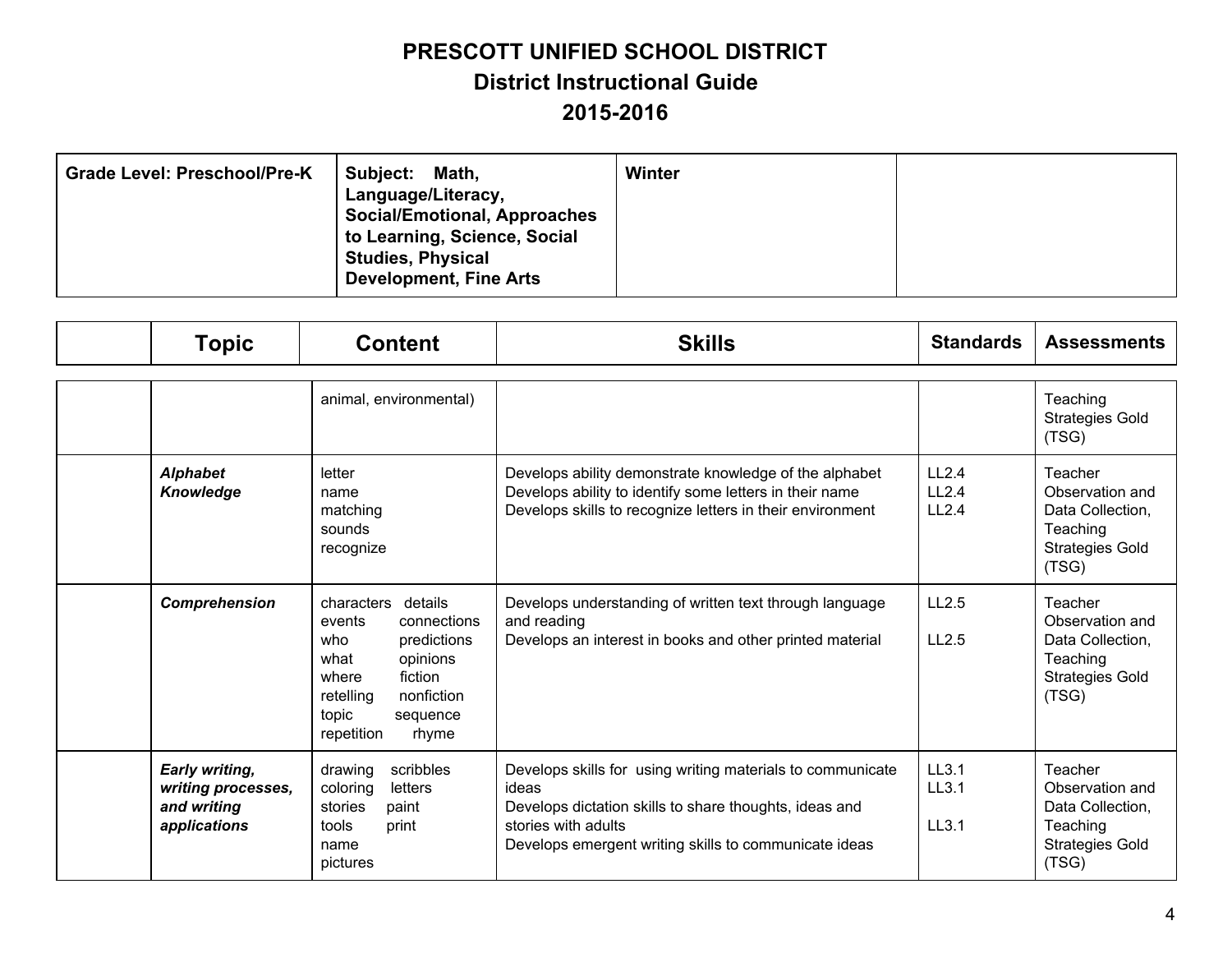| <b>Grade Level: Preschool/Pre-K</b> | Subject:<br>Math,<br>Language/Literacy,<br><b>Social/Emotional, Approaches</b><br>to Learning, Science, Social<br><b>Studies, Physical</b><br><b>Development, Fine Arts</b> | Winter |  |
|-------------------------------------|-----------------------------------------------------------------------------------------------------------------------------------------------------------------------------|--------|--|
|-------------------------------------|-----------------------------------------------------------------------------------------------------------------------------------------------------------------------------|--------|--|

|                                   | <b>Topic</b>                                       | <b>Content</b>                                                                                                                     | <b>Skills</b>                                                                                                                                                                                                                 | <b>Standards</b>                             | <b>Assessments</b>                                                                            |
|-----------------------------------|----------------------------------------------------|------------------------------------------------------------------------------------------------------------------------------------|-------------------------------------------------------------------------------------------------------------------------------------------------------------------------------------------------------------------------------|----------------------------------------------|-----------------------------------------------------------------------------------------------|
| <b>Social</b><br><b>Emotional</b> | <b>Self-Awareness</b>                              | personal identity<br>self-esteem<br>characteristics<br>individual<br>unique<br>personal preferences<br>similarities<br>differences | Develops ability to demonstrate an awareness of his or her<br>self<br>Develops ability to recognize characteristics that make them<br>unique as individuals                                                                   | <b>SE1.1</b><br><b>SE1.1</b>                 | Teacher<br>Observation and<br>Data Collection,<br>Teaching<br><b>Strategies Gold</b><br>(TSG) |
|                                   | <b>Recognizes and</b><br><b>Expresses Feelings</b> | emotions<br>expressions<br>interactions<br>empathy                                                                                 | Develops recognition and expression of feelings of self and<br>others<br>Develops skills to associate emotions with words, facial<br>expressions and body language                                                            | <b>SE1.2</b><br><b>SE1.2</b>                 | Teacher<br>Observation and<br>Data Collection,<br>Teaching<br><b>Strategies Gold</b><br>(TSG) |
|                                   | Self-Regulation                                    | self-control<br>expectations<br>transitions                                                                                        | Develops skills to manage the expression of<br>feelings, thoughts, impulses and behaviors<br>Develops use of appropriate words and actions<br>Develops skills to manage transitions, daily routines, and<br>unexpected events | <b>SE1.3</b><br><b>SE1.3</b><br><b>SE1.3</b> | Teacher<br>Observation and<br>Data Collection,<br>Teaching<br><b>Strategies Gold</b><br>(TSG) |
|                                   | <b>Attachment</b>                                  | expression<br>affection<br>security                                                                                                | Develops skills to engage in an maintain healthy positive<br>relationships<br>Develops skills to separate from familiar adult                                                                                                 | <b>SE2.1</b><br><b>SE2.1</b>                 | Teacher<br>Observation and<br>Data Collection,                                                |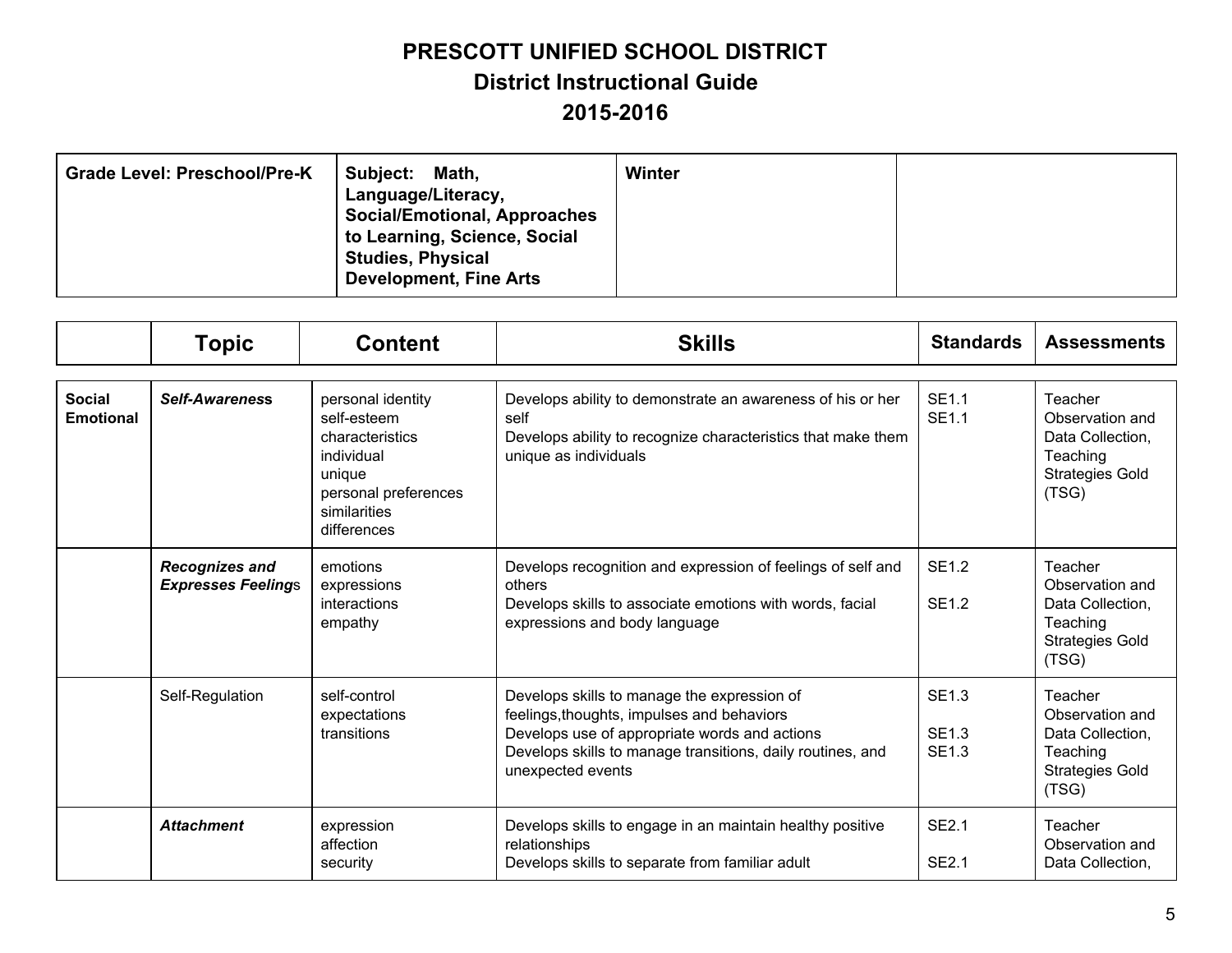| Subject:<br><b>Grade Level: Preschool/Pre-K</b><br>Math,<br>Language/Literacy,<br><b>Social/Emotional, Approaches</b><br>to Learning, Science, Social<br><b>Studies, Physical</b><br><b>Development, Fine Arts</b> | Winter |  |
|--------------------------------------------------------------------------------------------------------------------------------------------------------------------------------------------------------------------|--------|--|
|--------------------------------------------------------------------------------------------------------------------------------------------------------------------------------------------------------------------|--------|--|

|                               | <b>Topic</b>               | <b>Content</b>                                                               | <b>Skills</b>                                                                                                                                                           | <b>Standards</b>             | <b>Assessments</b>                                                                            |
|-------------------------------|----------------------------|------------------------------------------------------------------------------|-------------------------------------------------------------------------------------------------------------------------------------------------------------------------|------------------------------|-----------------------------------------------------------------------------------------------|
|                               |                            |                                                                              |                                                                                                                                                                         |                              |                                                                                               |
|                               |                            | separation<br>support<br>engage                                              |                                                                                                                                                                         |                              | Teaching<br><b>Strategies Gold</b><br>(TSG)                                                   |
|                               | <b>Social Interactions</b> | balance<br>sharing<br>interactions<br>understanding<br>initiates<br>positive | Develops skills to interact with peers and adults balancing<br>their needs with those of others.<br>Develops skills to demonstrate positive ways to resolve<br>conflict | <b>SE2.2</b><br><b>SE2.2</b> | Teacher<br>Observation and<br>Data Collection,<br>Teaching<br><b>Strategies Gold</b><br>(TSG) |
|                               | <b>Respect</b>             | limits<br>boundaries<br>ownership<br>consequences<br>social interactions     | Develops skills to acknowledge the rights and property of<br>self and others<br>Develops skills to show respect for learning materials in the<br>learning environment   | <b>SE2.3</b><br><b>SE2.3</b> | Teacher<br>Observation and<br>Data Collection,<br>Teaching<br><b>Strategies Gold</b><br>(TSG) |
| Approach<br>es to<br>Learning | <b>Initiative</b>          | self-direction<br>routines<br>imagination<br>seeks interaction               | Develops skills to exhibit independence and self control<br>over their choices<br>Develops skills to exhibit cognitive flexibility, imagination,<br>and inventiveness   | AL1.1<br>AL1.1               | Teacher<br>Observation and<br>Data Collection,<br>Teaching<br><b>Strategies Gold</b><br>(TSG) |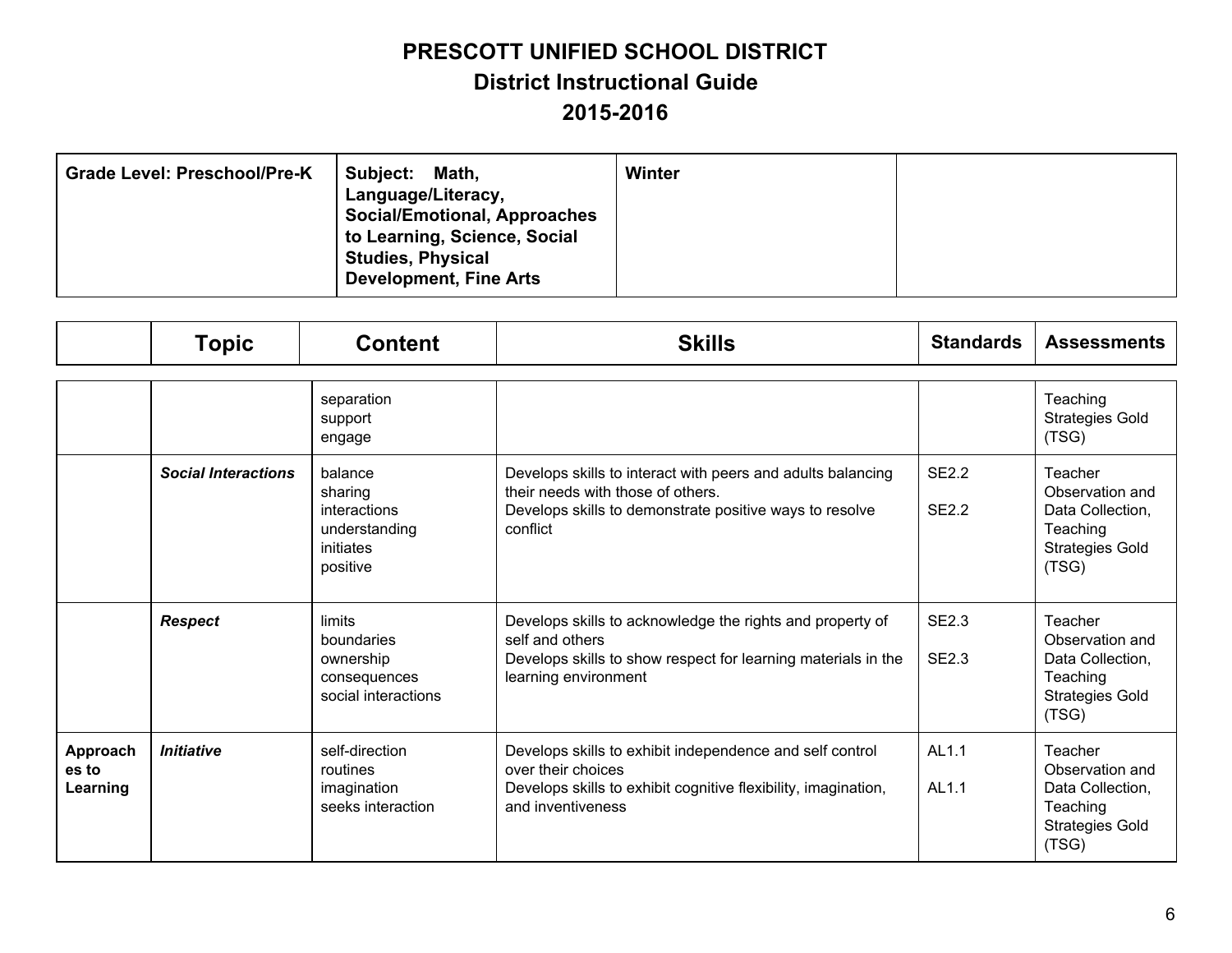| Grade Level: Preschool/Pre-K<br>Subject:<br>Math,<br>Language/Literacy,<br><b>Social/Emotional, Approaches</b><br>to Learning, Science, Social<br><b>Studies, Physical</b><br><b>Development, Fine Arts</b> | Winter |  |
|-------------------------------------------------------------------------------------------------------------------------------------------------------------------------------------------------------------|--------|--|
|-------------------------------------------------------------------------------------------------------------------------------------------------------------------------------------------------------------|--------|--|

| <b>Topic</b>         | <b>Content</b>                                                                                                 | <b>Skills</b>                                                                                                                                                                | <b>Standards</b> | <b>Assessments</b>                                                                            |
|----------------------|----------------------------------------------------------------------------------------------------------------|------------------------------------------------------------------------------------------------------------------------------------------------------------------------------|------------------|-----------------------------------------------------------------------------------------------|
| <b>Curiosity</b>     | expression of interest in<br>others<br>new experiences<br>questions<br>information<br>discovering<br>knowledge | Develops skills to demonstrate eagerness to learn about<br>and discuss a range of topics, ideas, and activities<br>Develops skills to explore answers to their own questions | AL1.2<br>AL1.2   | Teacher<br>Observation and<br>Data Collection,<br>Teaching<br><b>Strategies Gold</b><br>(TSG) |
| <b>Attentiveness</b> | attention<br>focus<br>interruptions<br>distractions<br>waiting<br>returning to activities<br>concentration     | Develops skills to focus on an activity despite distractions                                                                                                                 | AL2.1            | Teacher<br>Observation and<br>Data Collection,<br>Teaching<br><b>Strategies Gold</b><br>(TSG) |
| <b>Persistence</b>   | challenge<br>frustration<br><b>SUCCESS</b><br>disappointment<br>goals                                          | Develops skills to maintain and sustain a challenging task                                                                                                                   | AL2.2            | Teacher<br>Observation and<br>Data Collection,<br>Teaching<br><b>Strategies Gold</b>          |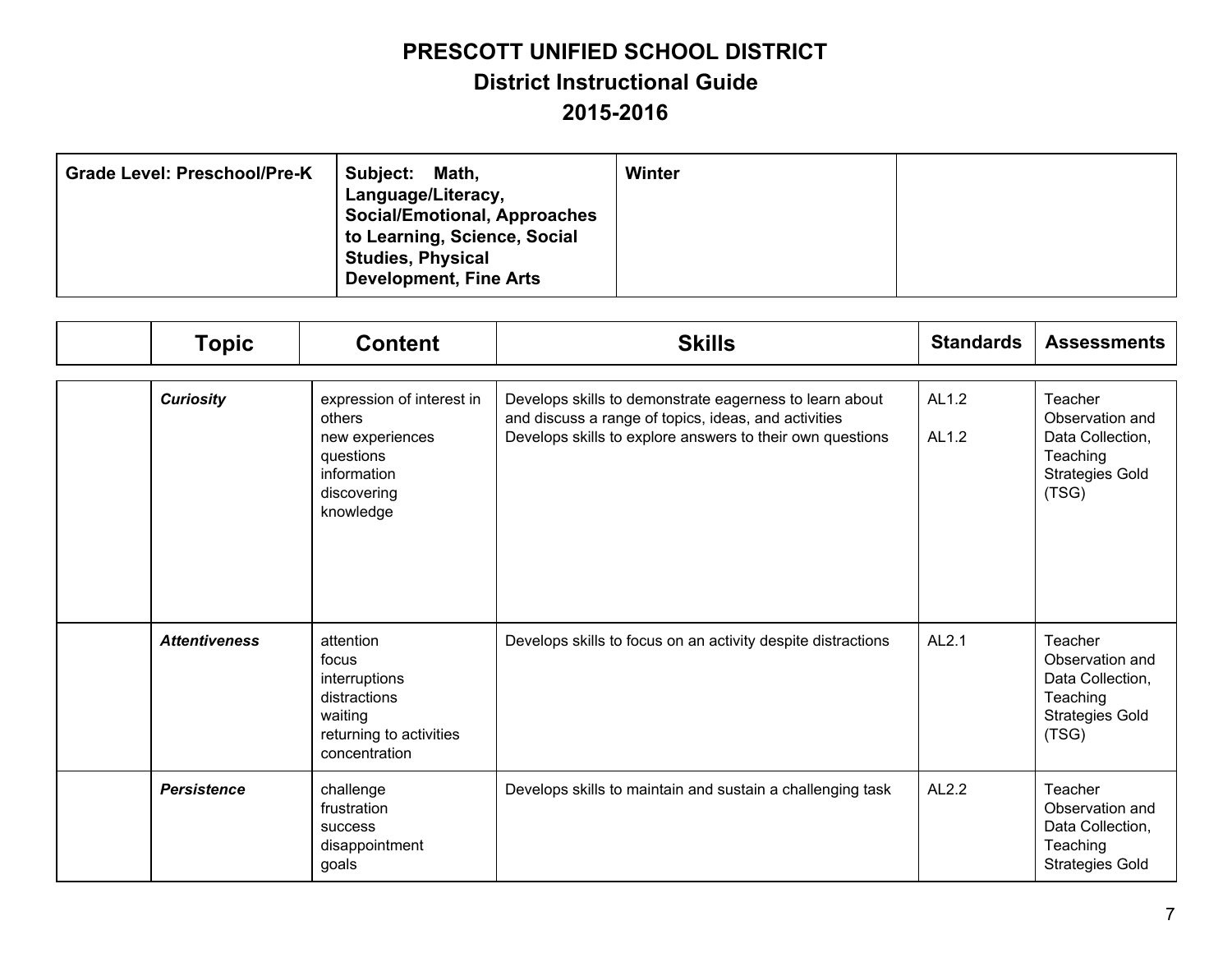| Grade Level: Preschool/Pre-K<br>Subject:<br>Math,<br>Language/Literacy,<br><b>Social/Emotional, Approaches</b><br>to Learning, Science, Social<br><b>Studies, Physical</b><br><b>Development, Fine Arts</b> | Winter |  |
|-------------------------------------------------------------------------------------------------------------------------------------------------------------------------------------------------------------|--------|--|
|-------------------------------------------------------------------------------------------------------------------------------------------------------------------------------------------------------------|--------|--|

| <b>Topic</b>           | <b>Content</b>                                                                              | <b>Skills</b>                                                                                                        | <b>Standards</b> | <b>Assessments</b>                                                                            |
|------------------------|---------------------------------------------------------------------------------------------|----------------------------------------------------------------------------------------------------------------------|------------------|-----------------------------------------------------------------------------------------------|
|                        | plans<br>engage                                                                             |                                                                                                                      |                  | (TSG)                                                                                         |
| <b>Confidence</b>      | ideas<br>choices<br>opinions<br>risk                                                        | Develops skills to feel positive about themselves and their<br>ability to do things and adapt to changing situations | AL3.1            | Teacher<br>Observation and<br>Data Collection,<br>Teaching<br><b>Strategies Gold</b><br>(TSG) |
| <b>Creativity</b>      | imagination<br>expression<br>perspective<br>elaborate<br>appreciate<br>humor<br>ideas       | Develops skills to demonstrate their own unique way of<br>seeing the world                                           | AL4.1            | Teacher<br>Observation and<br>Data Collection,<br>Teaching<br><b>Strategies Gold</b><br>(TSG) |
| <b>Reasoning</b>       | opinion<br>prior knowledge<br>information<br>cause and effect<br>relationships<br>knowledge | Develops skills to use information present to form<br>judgements and make decisions                                  | AL5.1            | Teacher<br>Observation and<br>Data Collection,<br>Teaching<br><b>Strategies Gold</b><br>(TSG) |
| <b>Problem-Solving</b> |                                                                                             | Develops skills to demonstrate the ability to seek solutions                                                         | AL5.2            | Teacher                                                                                       |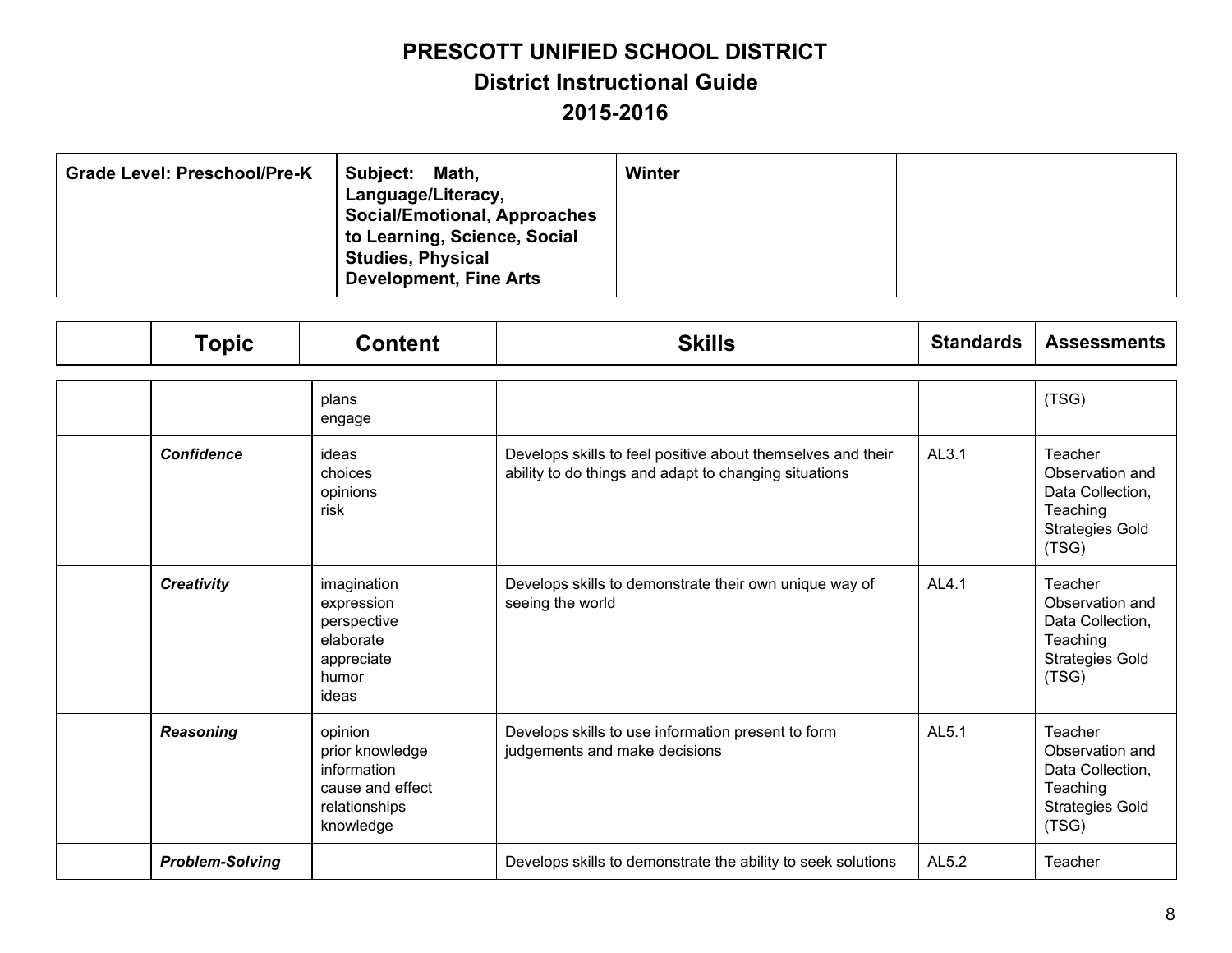| <b>Grade Level: Preschool/Pre-K</b> | Subject:<br>Math,<br>Language/Literacy,<br><b>Social/Emotional, Approaches</b><br>to Learning, Science, Social<br><b>Studies, Physical</b><br><b>Development, Fine Arts</b> | Winter |  |
|-------------------------------------|-----------------------------------------------------------------------------------------------------------------------------------------------------------------------------|--------|--|
|-------------------------------------|-----------------------------------------------------------------------------------------------------------------------------------------------------------------------------|--------|--|

|                | <b>Topic</b>                                                         | <b>Content</b>                                                                                                                         | <b>Skills</b>                                                                                                      | <b>Standards</b> | <b>Assessments</b>                                                                            |
|----------------|----------------------------------------------------------------------|----------------------------------------------------------------------------------------------------------------------------------------|--------------------------------------------------------------------------------------------------------------------|------------------|-----------------------------------------------------------------------------------------------|
|                |                                                                      | independence<br>support<br>recognition<br>multiple solutions<br>task<br>question problem<br>prior experience<br>integration            | to problems or tasks                                                                                               |                  | Observation and<br>Data Collection,<br>Teaching<br><b>Strategies Gold</b><br>(TSG)            |
| <b>Science</b> | <b>Exploration,</b><br><b>Observations, and</b><br><b>Hypotheses</b> | senses<br>notices<br>describes<br>curiosity<br>attributes<br>changes<br>natural events<br>similarities<br>differences<br>relationships | Develops skills to ask questions and make predictions while<br>exploring and observing in the environment          | S <sub>1.1</sub> | Teacher<br>Observation and<br>Data Collection,<br>Teaching<br><b>Strategies Gold</b><br>(TSG) |
|                | <b>Investigation</b>                                                 | examination<br>questioning<br>refining<br>persistence<br>conclusions                                                                   | Develops skills to test predictions through exploration and<br>experimentation using senses and a variety of tools | S <sub>1.2</sub> | Teacher<br>Observation and<br>Data Collection,<br>Teaching<br><b>Strategies Gold</b>          |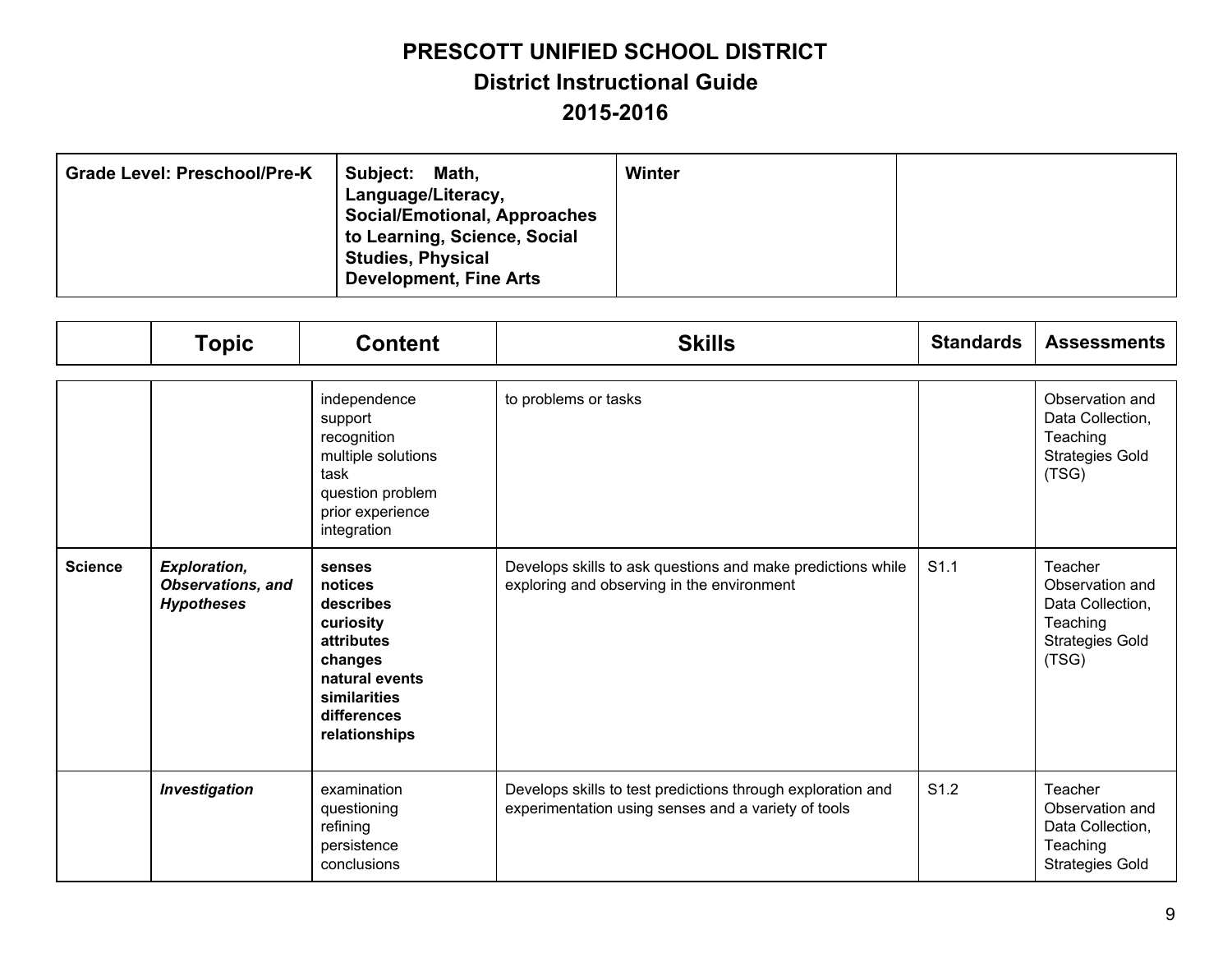| Subject:<br><b>Grade Level: Preschool/Pre-K</b><br>Math,<br>Language/Literacy,<br><b>Social/Emotional, Approaches</b><br>to Learning, Science, Social<br><b>Studies, Physical</b><br><b>Development, Fine Arts</b> | Winter |  |
|--------------------------------------------------------------------------------------------------------------------------------------------------------------------------------------------------------------------|--------|--|
|--------------------------------------------------------------------------------------------------------------------------------------------------------------------------------------------------------------------|--------|--|

|                                 | <b>Topic</b>                             | <b>Content</b>                                                                                                       | <b>Skills</b>                                                                                                                                     | <b>Standards</b> | <b>Assessments</b>                                                                            |
|---------------------------------|------------------------------------------|----------------------------------------------------------------------------------------------------------------------|---------------------------------------------------------------------------------------------------------------------------------------------------|------------------|-----------------------------------------------------------------------------------------------|
|                                 |                                          | adjusts                                                                                                              |                                                                                                                                                   |                  | (TSG)                                                                                         |
|                                 | <b>Analysis and</b><br><b>Conclusion</b> | thinking<br>collecting<br>recording<br>cause and effect<br>graphs                                                    | Develops skills to form conclusions about their observations<br>and experimentations by collecting and thinking about the<br>information gathered | S <sub>1.3</sub> | Teacher<br>Observation and<br>Data Collection,<br>Teaching<br><b>Strategies Gold</b><br>(TSG) |
|                                 | <b>Communication</b>                     | interprets<br>display<br>present<br>scientific principles<br>understanding<br>further investigation                  | Develops skills to discuss and reflect upon the scientific<br>investigation and its findings                                                      | S <sub>1.4</sub> | Teacher<br>Observation and<br>Data Collection,<br>Teaching<br><b>Strategies Gold</b><br>(TSG) |
| <b>Social</b><br><b>Studies</b> | <b>Understands</b><br><b>Family</b>      | similarities<br>differences<br>family members<br>tradition<br>connections<br>foundation<br>relationship<br>relatives | Develops skills to understand families and the roles and<br>responsibilities of being a family member                                             | SS1.1            | Teacher<br>Observation and<br>Data Collection,<br>Teaching<br><b>Strategies Gold</b><br>(TSG) |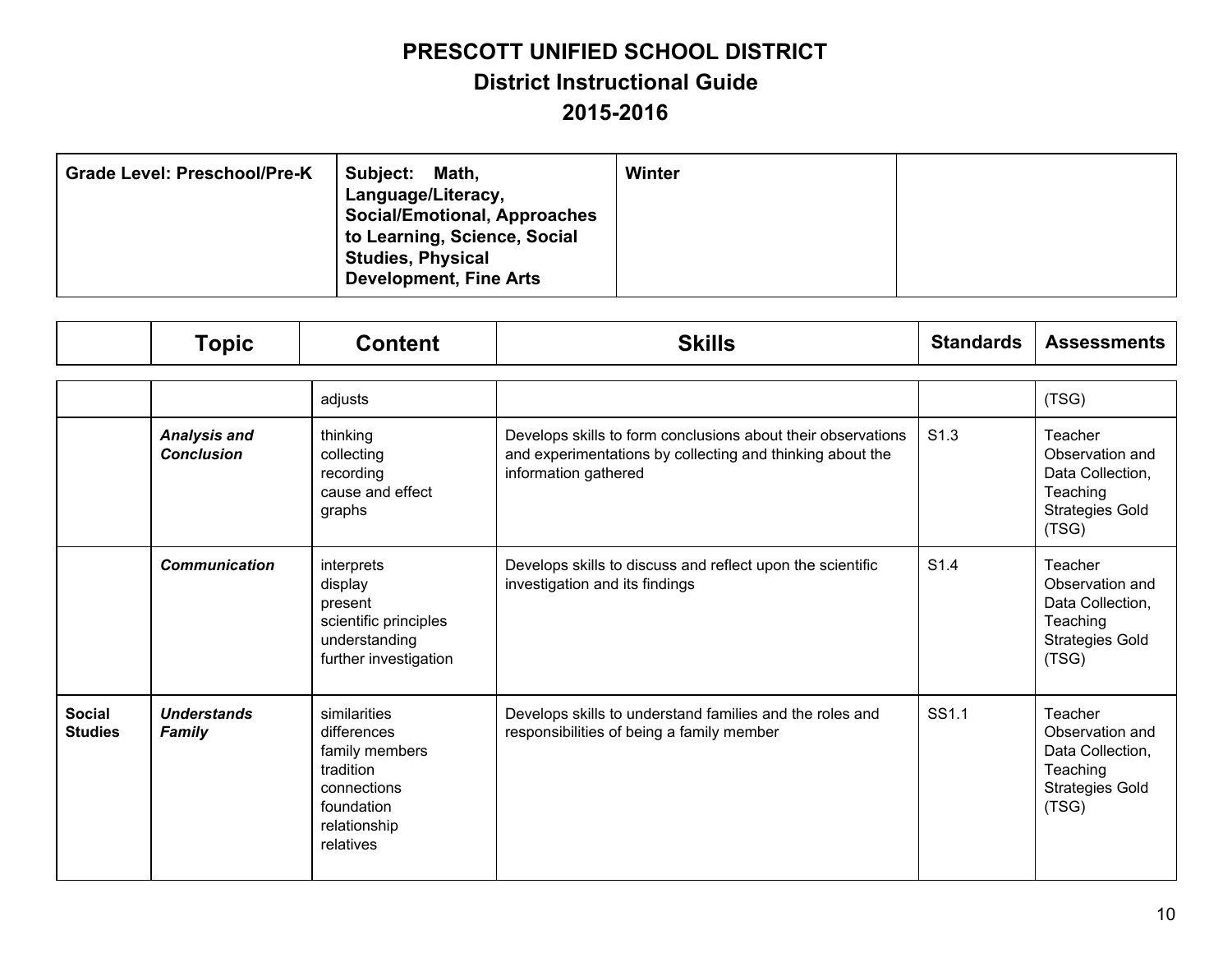| <b>Grade Level: Preschool/Pre-K</b> | Subject:<br>Math,<br>Language/Literacy,<br><b>Social/Emotional, Approaches</b><br>to Learning, Science, Social<br><b>Studies, Physical</b><br><b>Development, Fine Arts</b> | Winter |  |
|-------------------------------------|-----------------------------------------------------------------------------------------------------------------------------------------------------------------------------|--------|--|
|-------------------------------------|-----------------------------------------------------------------------------------------------------------------------------------------------------------------------------|--------|--|

| <b>Topic</b>                                                               | <b>Content</b>                                                                                        | <b>Skills</b>                                                                                                                                                                                | <b>Standards</b> | <b>Assessments</b>                                                                            |
|----------------------------------------------------------------------------|-------------------------------------------------------------------------------------------------------|----------------------------------------------------------------------------------------------------------------------------------------------------------------------------------------------|------------------|-----------------------------------------------------------------------------------------------|
| <b>Understands</b><br><b>Community</b>                                     | similarities<br>differences<br>cultures<br>traditions<br>languages<br>characteristics<br>neighborhood | Develops skills to recognize that he/she lives in a place with<br>many people and there are people and events in other<br>places                                                             | SS2.1            | Teacher<br>Observation and<br>Data Collection,<br>Teaching<br><b>Strategies Gold</b><br>(TSG) |
| Rights,<br><b>Responsibilities</b><br>and Roles within<br><b>Community</b> | community roles<br>laws or rules<br>responsibility<br>leadership<br>roles<br>choices                  | Develops skills to demonstrate a sense of belonging to the<br>community and contribute to its care                                                                                           | SS2.2            | Teacher<br>Observation and<br>Data Collection,<br>Teaching<br><b>Strategies Gold</b><br>(TSG) |
| Geography                                                                  | location<br>directionality<br>environment<br>neighborhood<br>sidewalks<br>roads<br>buildings          | Develops skills to demonstrate awareness of locations<br>within and around their community<br>Develops skills to describe some physical features of the<br>environment where the child lives | SS2.3<br>SS2.3   | Teacher<br>Observation and<br>Data Collection,<br>Teaching<br><b>Strategies Gold</b><br>(TSG) |
| <b>Understands</b>                                                         | daily routines                                                                                        | Develops skills to demonstrate an awareness of time and                                                                                                                                      | SS3.1            | Teacher                                                                                       |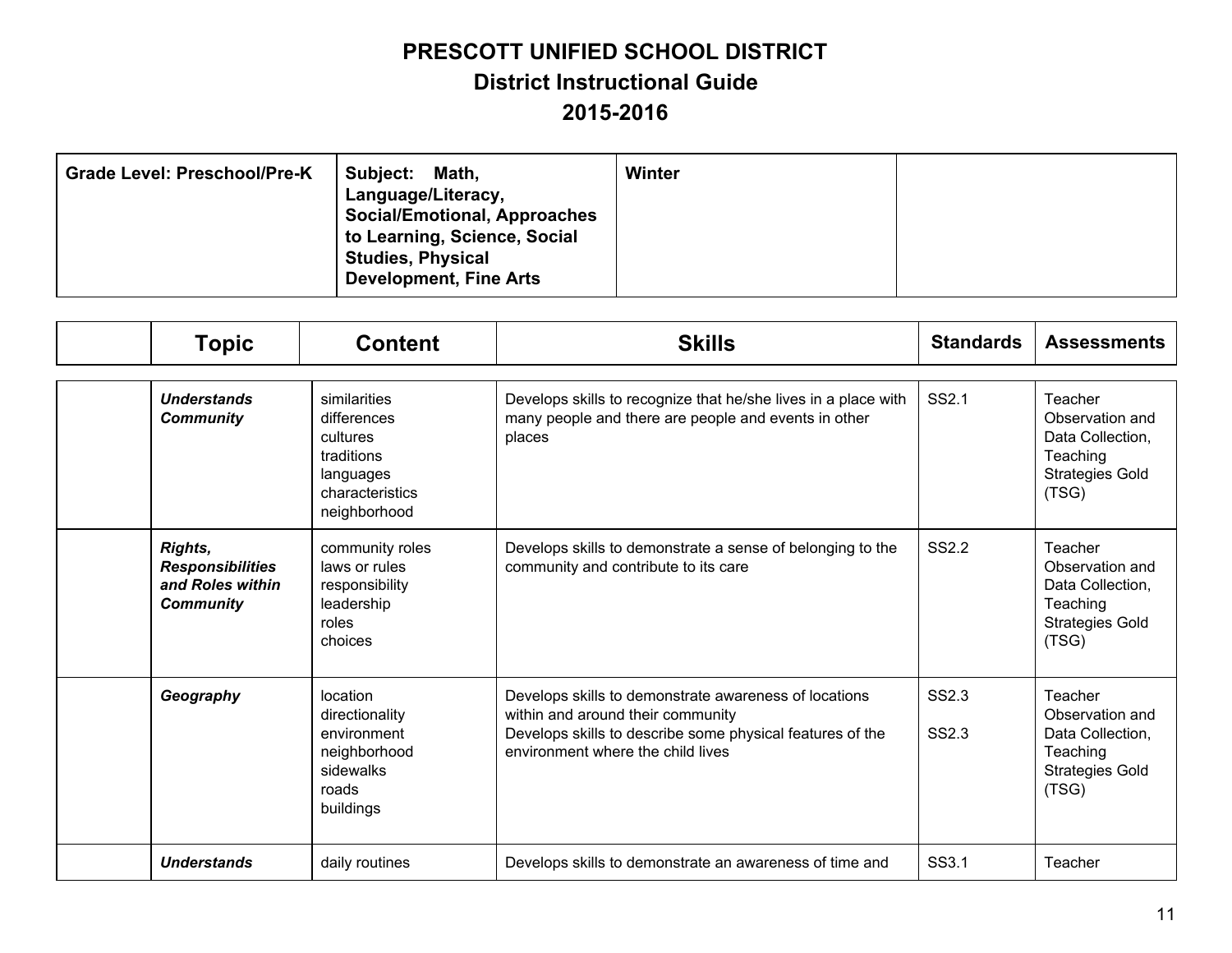| <b>Grade Level: Preschool/Pre-K</b><br>Subject:<br>Math,<br>Language/Literacy,<br><b>Social/Emotional, Approaches</b><br>to Learning, Science, Social<br><b>Studies, Physical</b><br><b>Development, Fine Arts</b> | Winter |  |
|--------------------------------------------------------------------------------------------------------------------------------------------------------------------------------------------------------------------|--------|--|
|--------------------------------------------------------------------------------------------------------------------------------------------------------------------------------------------------------------------|--------|--|

|                                                                    | <b>Topic</b>                             | <b>Content</b>                                                                                                                                                       | <b>Skills</b>                                                                  | <b>Standards</b> | <b>Assessments</b>                                                                            |
|--------------------------------------------------------------------|------------------------------------------|----------------------------------------------------------------------------------------------------------------------------------------------------------------------|--------------------------------------------------------------------------------|------------------|-----------------------------------------------------------------------------------------------|
|                                                                    | <b>Time-Past, Present</b><br>and Future  | events<br>days of the week<br>next<br>now and later<br>before<br>after<br>during                                                                                     | sequence of events in their daily lives                                        |                  | Observation and<br>Data Collection,<br>Teaching<br><b>Strategies Gold</b><br>(TSG)            |
| <b>Physical</b><br>Developm<br>ent,<br><b>Health</b><br>and Safety | <b>Gross Motor</b><br><b>Development</b> | moves<br>balance<br>control<br>large muscles<br>spatial awareness<br>physical activity<br>walk, run, skip, jump,<br>gallops, hops<br>forward<br>backward<br>sideways | Develops ability to move with balance, control and<br>coordination             | P <sub>1.1</sub> | Teacher<br>Observation and<br>Data Collection,<br>Teaching<br><b>Strategies Gold</b><br>(TSG) |
|                                                                    | <b>Fine Motor</b><br><b>Development</b>  | manipulatives<br>hand - eye coordination<br>tools<br>instruments<br>wrist motions<br>squeezing motions                                                               | Develops use of fingers, hands and wrists to manipulate<br>tools and materials | P <sub>1.2</sub> | Teacher<br>Observation and<br>Data Collection,<br>Teaching<br><b>Strategies Gold</b><br>(TSG) |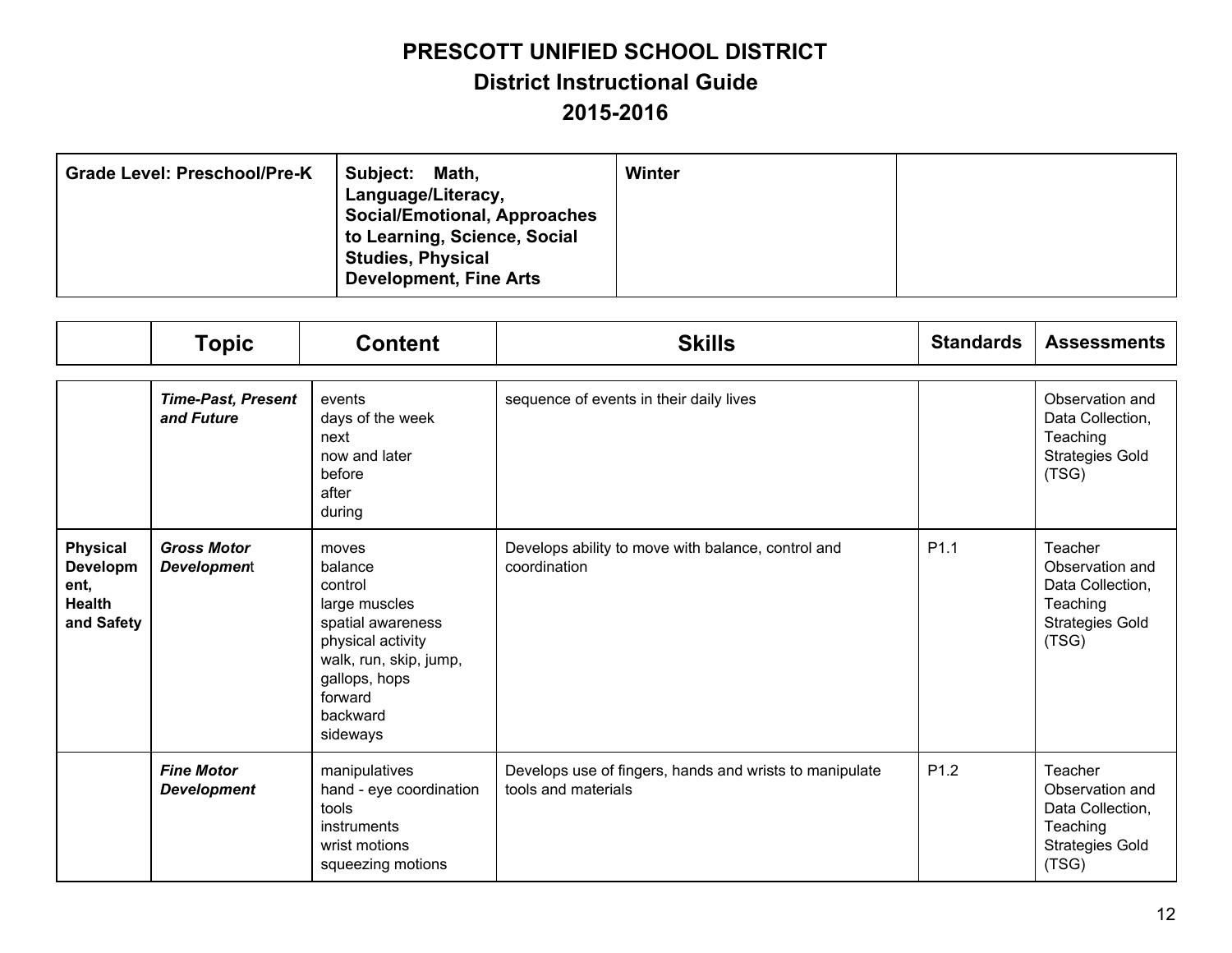| <b>Grade Level: Preschool/Pre-K</b><br>Subject: | Math,<br>Language/Literacy,<br><b>Social/Emotional, Approaches</b><br>to Learning, Science, Social<br><b>Studies, Physical</b><br><b>Development, Fine Arts</b> | Winter |  |
|-------------------------------------------------|-----------------------------------------------------------------------------------------------------------------------------------------------------------------|--------|--|
|-------------------------------------------------|-----------------------------------------------------------------------------------------------------------------------------------------------------------------|--------|--|

|                  | <b>Topic</b>                                                   | <b>Content</b>                                                                                                            | <b>Skills</b>                                                                                                                                                                                     | <b>Standards</b>                     | <b>Assessments</b>                                                                            |
|------------------|----------------------------------------------------------------|---------------------------------------------------------------------------------------------------------------------------|---------------------------------------------------------------------------------------------------------------------------------------------------------------------------------------------------|--------------------------------------|-----------------------------------------------------------------------------------------------|
|                  |                                                                |                                                                                                                           |                                                                                                                                                                                                   |                                      |                                                                                               |
|                  |                                                                | independence                                                                                                              |                                                                                                                                                                                                   |                                      |                                                                                               |
|                  | <b>Personal Health</b><br>and Hygiene<br><b>Practices</b>      | hygiene<br>nutrition<br>self-care<br>living skills<br>healthy choices<br>exercise<br>rest<br>identifies body parts        | Develops skills to demonstrate knowledge of personal<br>health practices and routines<br>Develops skills to understand the functions of body parts                                                | P <sub>2.1</sub><br>P <sub>2.1</sub> | Teacher<br>Observation and<br>Data Collection,<br>Teaching<br><b>Strategies Gold</b><br>(TSG) |
|                  | <b>Safety and Injury</b><br><b>Prevention</b>                  | animal safety<br>outdoor safety<br>indoor safety<br>transportation<br>street safety<br>personal boundaries<br>emergencies | Develops ability to demonstrate knowledge of personal<br>safety practices and routines<br>Develops knowledge of personal information<br>Develops abiity to demonstrate emergency safety practices | P3.1<br>P3.1<br>P3.1                 | Teacher<br>Observation and<br>Data Collection,<br>Teaching<br><b>Strategies Gold</b><br>(TSG) |
| <b>Fine Arts</b> | <b>Creates and</b><br><b>Understands Visual</b><br><b>Arts</b> | choice<br>preference<br>texture<br>collage<br>recycle<br>detail<br>2 and 3 dimensional                                    | Develops use of a variety of materials, media, tools,<br>techniques and process to explore, create and understand<br>art                                                                          | F1.1                                 | Teacher<br>Observation and<br>Data Collection,<br>Teaching<br><b>Strategies Gold</b><br>(TSG) |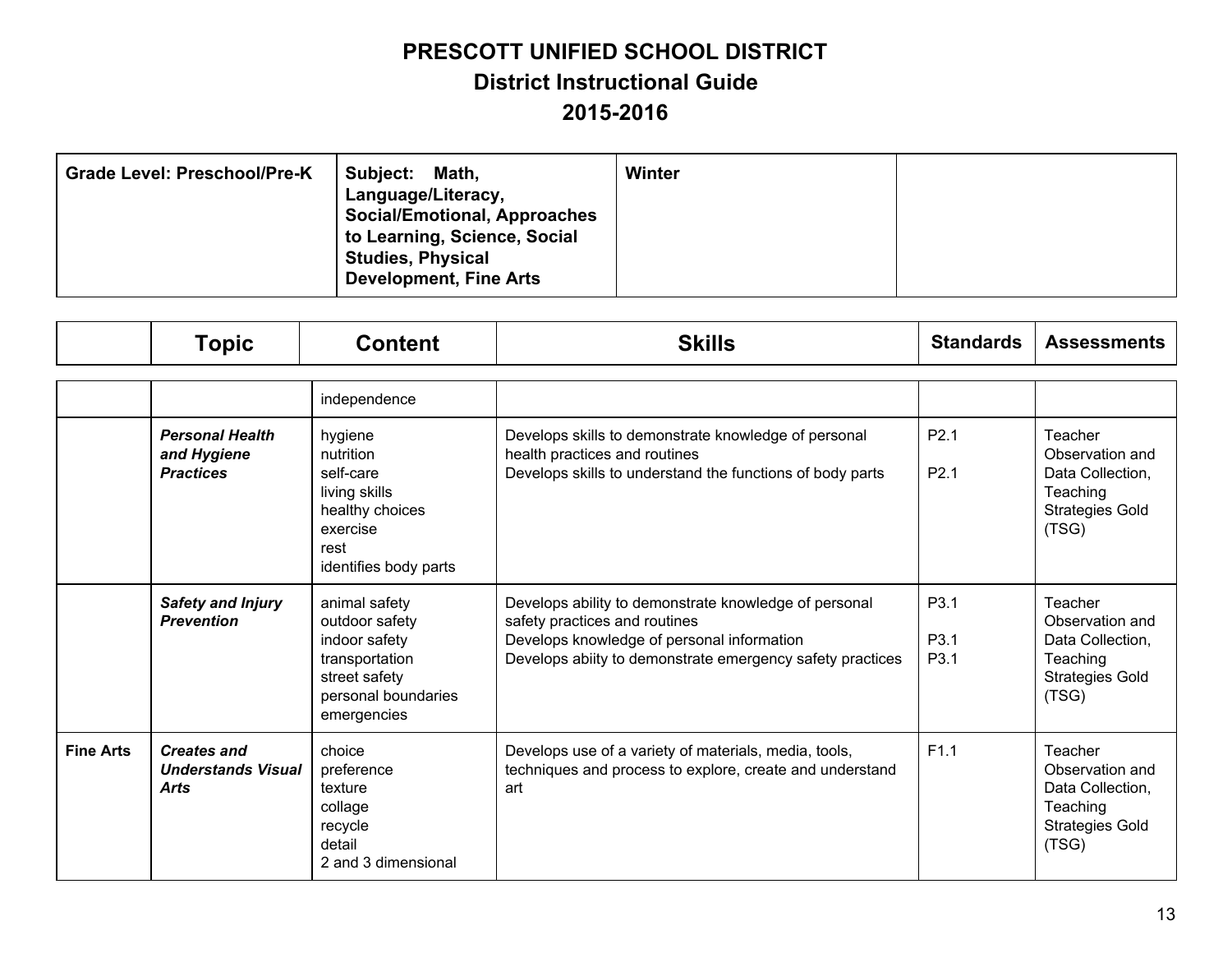| Grade Level: Preschool/Pre-K<br>Subject:<br>Math,<br>Language/Literacy,<br><b>Social/Emotional, Approaches</b><br>to Learning, Science, Social<br><b>Studies, Physical</b><br><b>Development, Fine Arts</b> | Winter |  |
|-------------------------------------------------------------------------------------------------------------------------------------------------------------------------------------------------------------|--------|--|
|-------------------------------------------------------------------------------------------------------------------------------------------------------------------------------------------------------------|--------|--|

| <b>Topic</b>                                                       | <b>Content</b>                                                                                                                                            | <b>Skills</b>                                                                                                                               | <b>Standards</b> | <b>Assessments</b>                                                                            |
|--------------------------------------------------------------------|-----------------------------------------------------------------------------------------------------------------------------------------------------------|---------------------------------------------------------------------------------------------------------------------------------------------|------------------|-----------------------------------------------------------------------------------------------|
|                                                                    | reflect<br>describe                                                                                                                                       |                                                                                                                                             |                  |                                                                                               |
| <b>Creates and</b><br>understands music.<br>movement, and<br>dance | songs<br>singing<br>dancing<br>finger plays<br>rhythm<br>sound<br>rhymes<br>voice<br>chants                                                               | Develops use a wide variety of instruments, movements,<br>techniques and music to explore and create                                        | F2.1             | Teacher<br>Observation and<br>Data Collection,<br>Teaching<br><b>Strategies Gold</b><br>(TSG) |
| <b>Creates Dramatic</b><br><b>Activities</b>                       | dress-up<br>character<br>roles<br>daily activities<br>pretend<br>self-regulate<br>communicate<br>engage<br>cooperation<br>imagination<br>familiar stories | Develops skills for the portrayal of events, characters, or<br>stories through acting and using props and language to<br>explore and create | F3.1             | Teacher<br>Observation and<br>Data Collection,<br>Teaching<br><b>Strategies Gold</b><br>(TSG) |